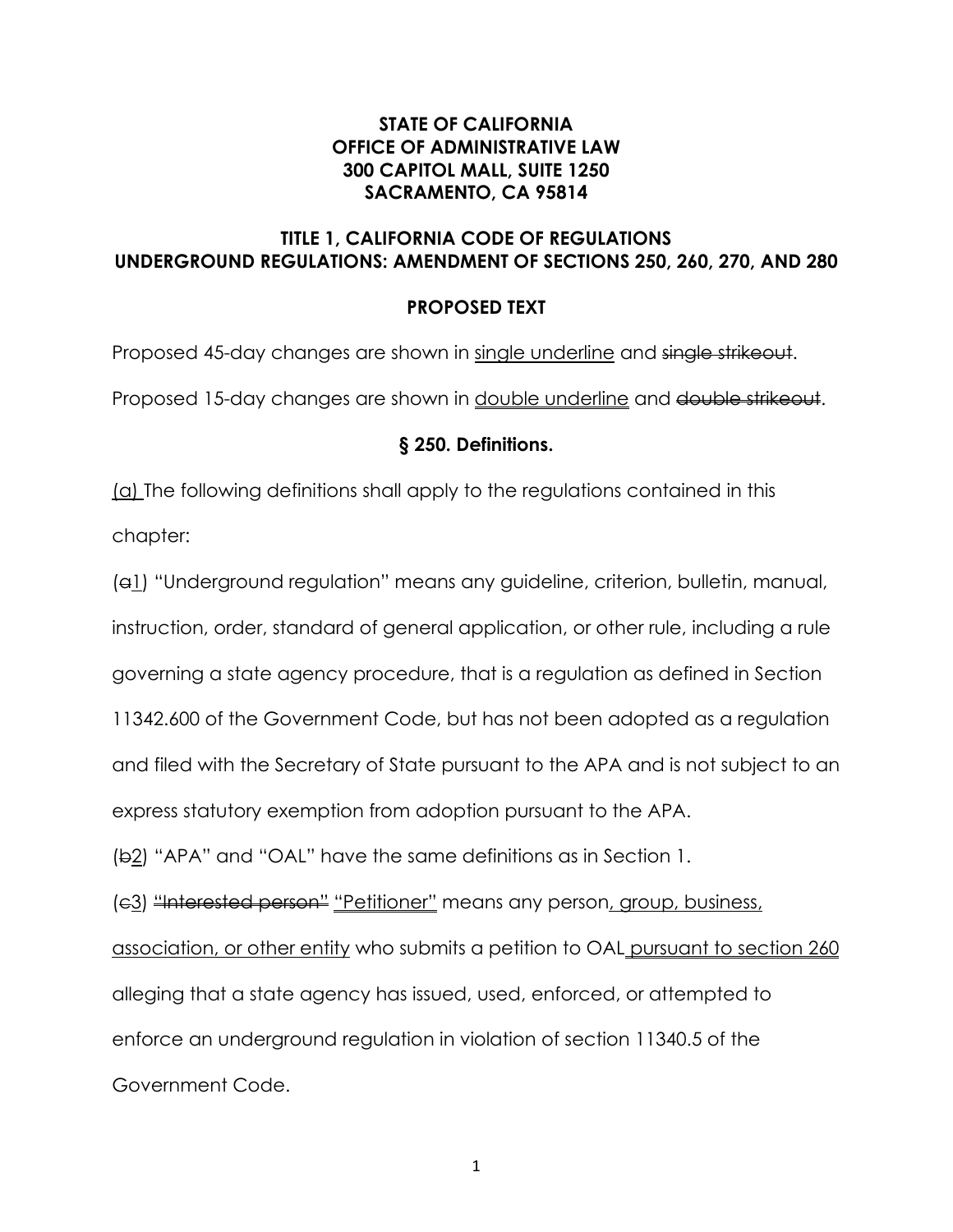(4) "Challenged agency" means the state agency a petitioner alleges has issued, used, enforced, or attempted to enforce an underground regulation. (5) "Challenged Rule" means the regulation or rule (as defined by Government Code, section 11342.600) alleged by the petitioner to be an underground regulation.

Note: Authority cited: Section 11342.4, Government Code. Reference: Sections 11000 and 11340.5, Government Code.

#### **§ 260. Submission of Petitions Regarding Underground Regulations.**

(a) Any interested person may submit a written petition A written petition may be submitted to OAL alleging that a state agency has issued, used, enforced, or attempted to enforce an underground regulation and seeking a determination from OAL pursuant to Section 11340.5 of the Government Code. If mailed or personally delivered, the petition must be delivered to Office of Administrative Law, Attention: CTU, 300 Capitol Mall, Suite 1250, Sacramento, CA, 95814. If emailed, the petition must be sent to [staff@oal.ca.gov.](mailto:staff@oal.ca.gov) The petitioner shall submit a copy of the petition and all attachments to the challenged agency prior to or concurrently with submitting it to OAL. The submission of a petition pursuant to this chapter is not required prior to commencing legal action alleging a violation of section 11340.5 of the Government Code.

(b) Any petition seeking a determination shall include all of the following:

(1) The name and contact information of the petitioner.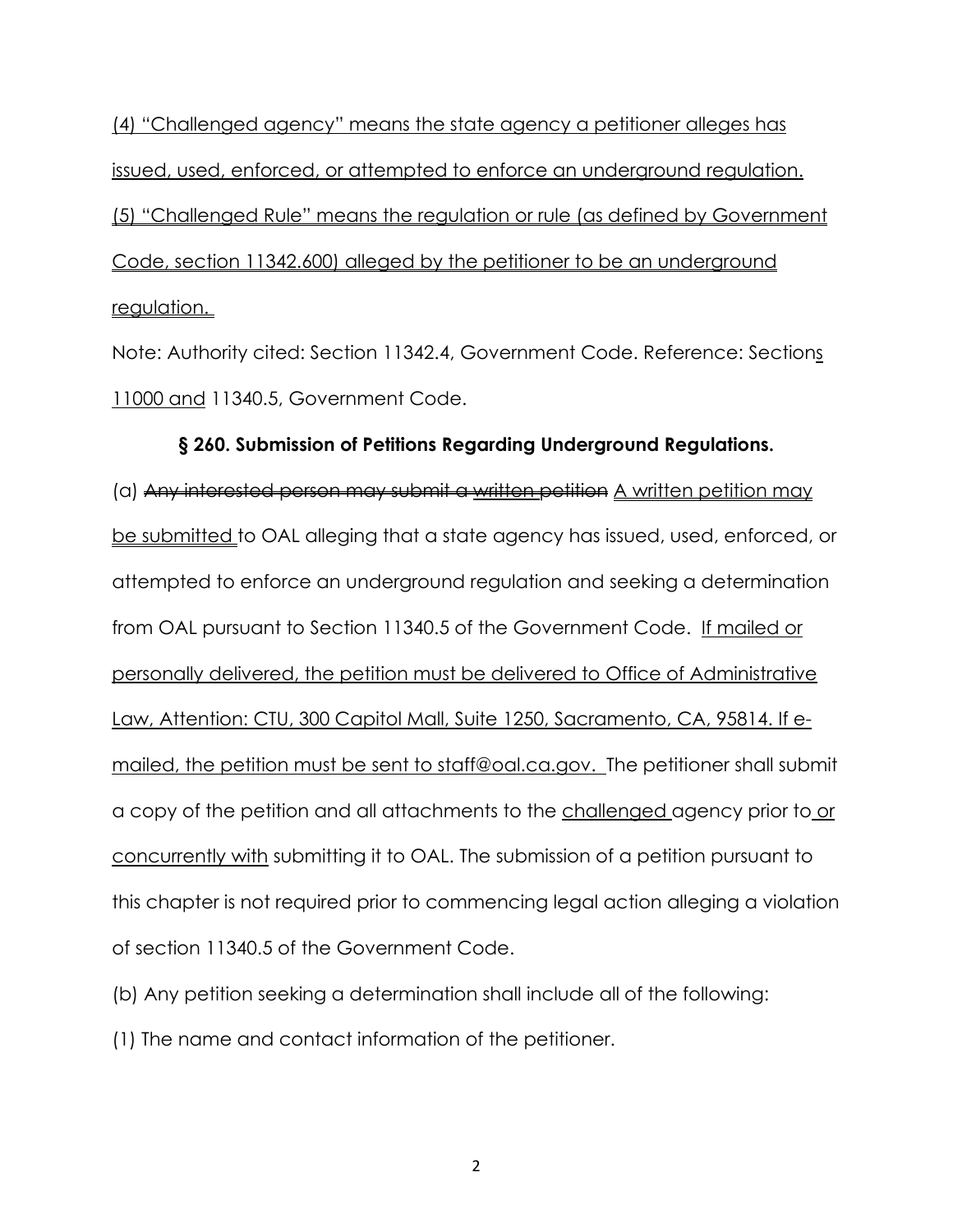(2) The name of the challenged agency that has allegedly issued, used, enforced, or attempted to enforce an purported underground regulation the challenged rule.

(3) A complete description of the particular purported underground regulationchallenged rule and a writtenan original or photocopy of the purported underground regulationchallenged rule. If the purported underground regulationchallenged rule is found in an agency manual, then the petition shall additionally identify the specific provision of the manual alleged to comprise the purported underground regulationchallenged rule.

(4) A description of the actions of the challenged agency showing that it has issued, used, enforced, or attempted to enforce the purported underground regulationchallenged rule.

(5) The legal basis for concluding that the guideline, criterion, bulletin, provision in a manual, instruction, order, standard of general application, or other rule or procedure is a regulation as defined in Section 11342.600 of the Government Code and that no express statutory exemption to the requirements of the APA is applicable.

(6) Information demonstrating that the petition raises an issue of considerable public importance requiring prompt resolution.

(7) The petitioner's certification written confirmation that the petitioner has submitted a copy of the petition and all attachments to the challenged agency, as required by subsection (a).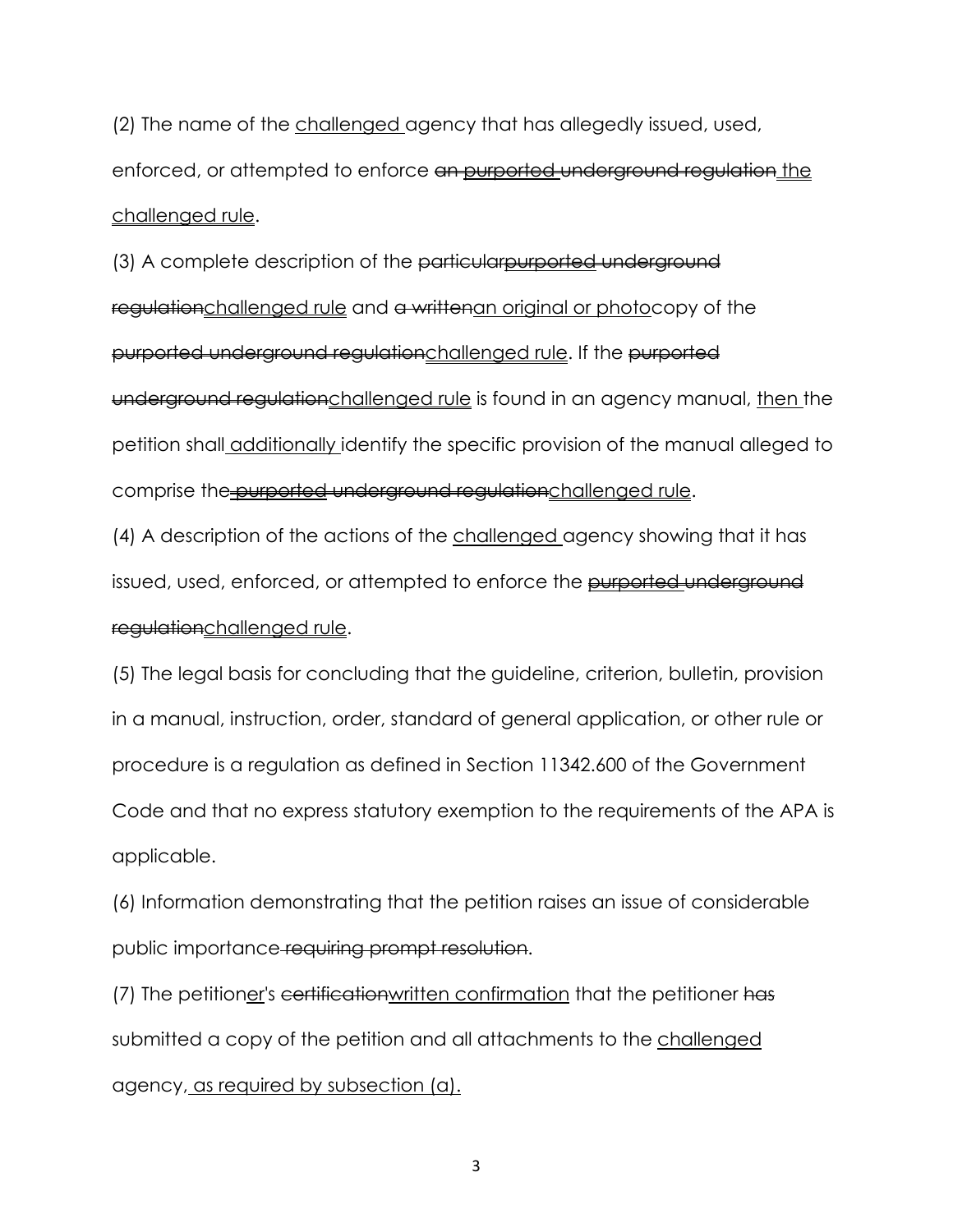(A) The petitioner's written confirmation must includeing the name of the individual at the challenged agency to whom the copy was submitted, as well as the address, and or e-mail address where submitted, as applicable. telephone number of the person to whom the copy was submitted. (B) When a petition is submitted to OAL and the challenged agency concurrently in the same e-mail, and the e-mail address of the recipient at the challenged agency is visible to OAL, the e-mail satisfies the written confirmation requirement.

Note: Authority cited: Section 11342.4, Government Code. Reference: Section 11340.5, Government Code.

#### **§ 270. OAL Review of Petitions Regarding Underground Regulations.**

(a) Upon receipt of a written petition submitted pursuant to this chapter from an interested person:

(1) If the petition is incomplete, OAL will notify the petitioner in writing what items are missing from the petition, and that the deficiencies must be cured within 60 calendar days of the date of notice. OAL will decline to consider the petition if the required items are not received within 60 calendar days of the date of the notice. OAL will begin the review period required in subsection (b) when the petition is complete.

(2) If the petition is complete, OAL will either accept or decline to consider the petition pursuant to subsection (b).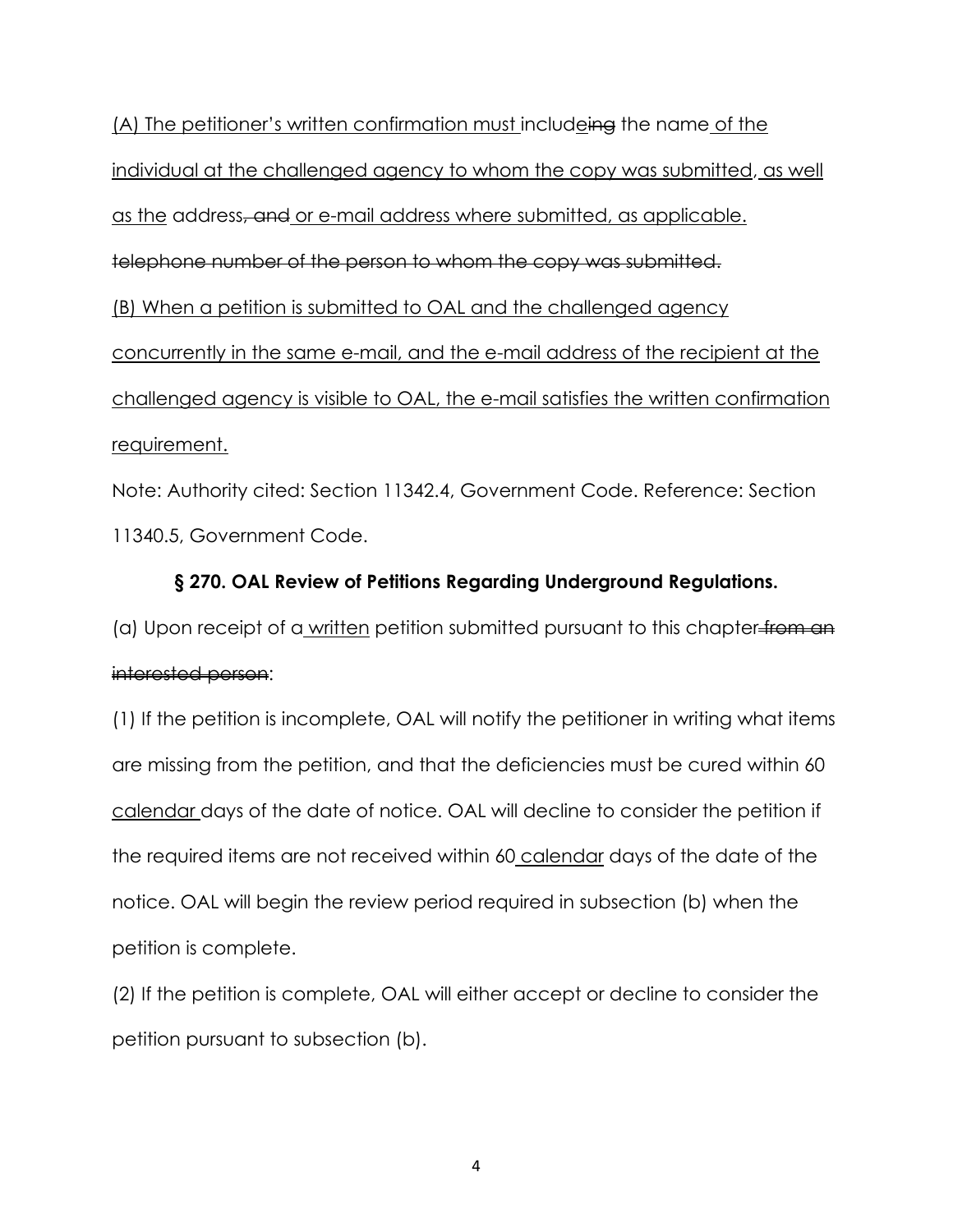(A) Upon receipt of a complete petition, OAL will inform the challenged agency that the petition is under review and offer to provide a copy of the petition by email.

(b) No later than 60 calendar days after receipt of a complete petition filed pursuant to this chapter, the office OAL shall determine whether or not to consider the petition on its merits, in its entirety or in part, unless, prior to the end of the 60-day period, the challenged agency submits to OAL a certification pursuant to section 280. OAL may consult with the petitioner and the challenged agency to obtain additional information for its use in determining whether or not to consider the petition on its merits.

(c) The decision to consider or to decline to consider a petition shall be at the exclusive discretion of OAL. Factors considered in deciding whether or not to accept a petition shall include, but are not necessarily limited to:

(1) The degree to which the petition raises an issue of considerable public importance requiring prompt resolution.

(2) Whether the issue raised by the petition was or is currently being considered by a court or edministrative body with jurisdiction other body that can address the petitioner's concerns.

(3) Whether the challenged rule is superseded.

(4) Whether the challenged rule expired by its own terms.

(25) Additional relevant information, if any, obtained pursuant to subsection (b) that is pertinent to a potential resolution of the issues raised by the petition.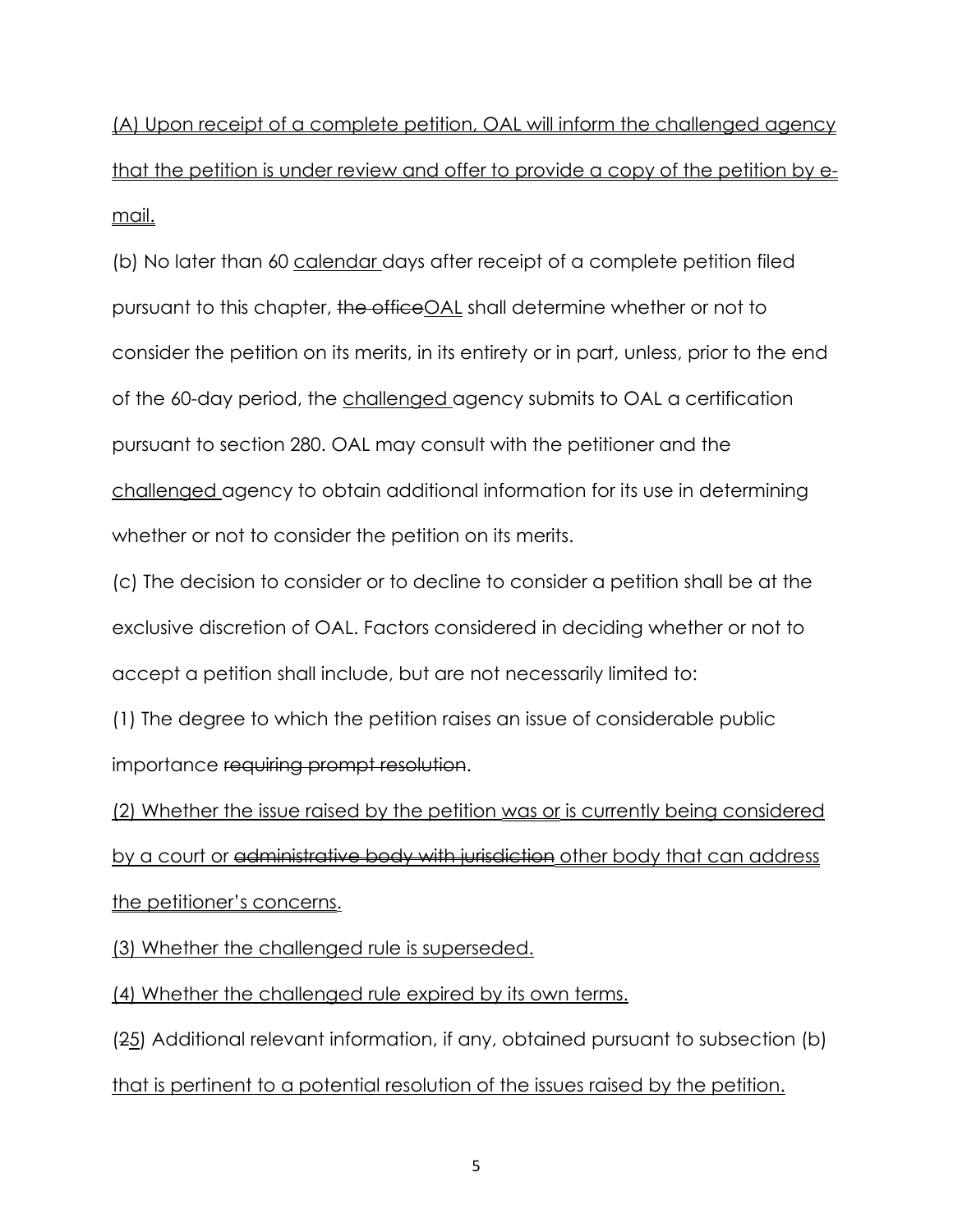(36) Availability of OAL personnel to complete the review of the petition pursuant to the time limits established by this chapter.

(d) If OAL declines to consider the petition, it shall immediately advise the petitioner and the challenged agency of the decision and specifically indicate that the decision in no way reflects on the merits of the underlying issue presented by the petition.

(e) If OAL decides to consider the petition on its merits, it shall either issue a summary disposition letter pursuant to subsection (f) or issue a determination pursuant to this section.

(f)(1) If facts presented in the petition or obtained by OAL during its review pursuant to subsection (b) demonstrate to OAL that the rule challenged by the petition challenged rule is not an underground regulation, OAL may issue a summary disposition letter-stating that conclusion. A summary disposition letter may not be issued to conclude that a challenged rule is an underground regulation.

(2) Circumstances in which facts demonstrate that the rule challenged by the petition challenged rule is not an underground regulation include, but are not limited to, the following:

(A) The challenged rule has been superseded.

(B) The challenged rule is contained in a California statute.

 $(EB)$  The challenged rule is contained in a regulation that has been adopted pursuant to the rulemaking provisions of the APA.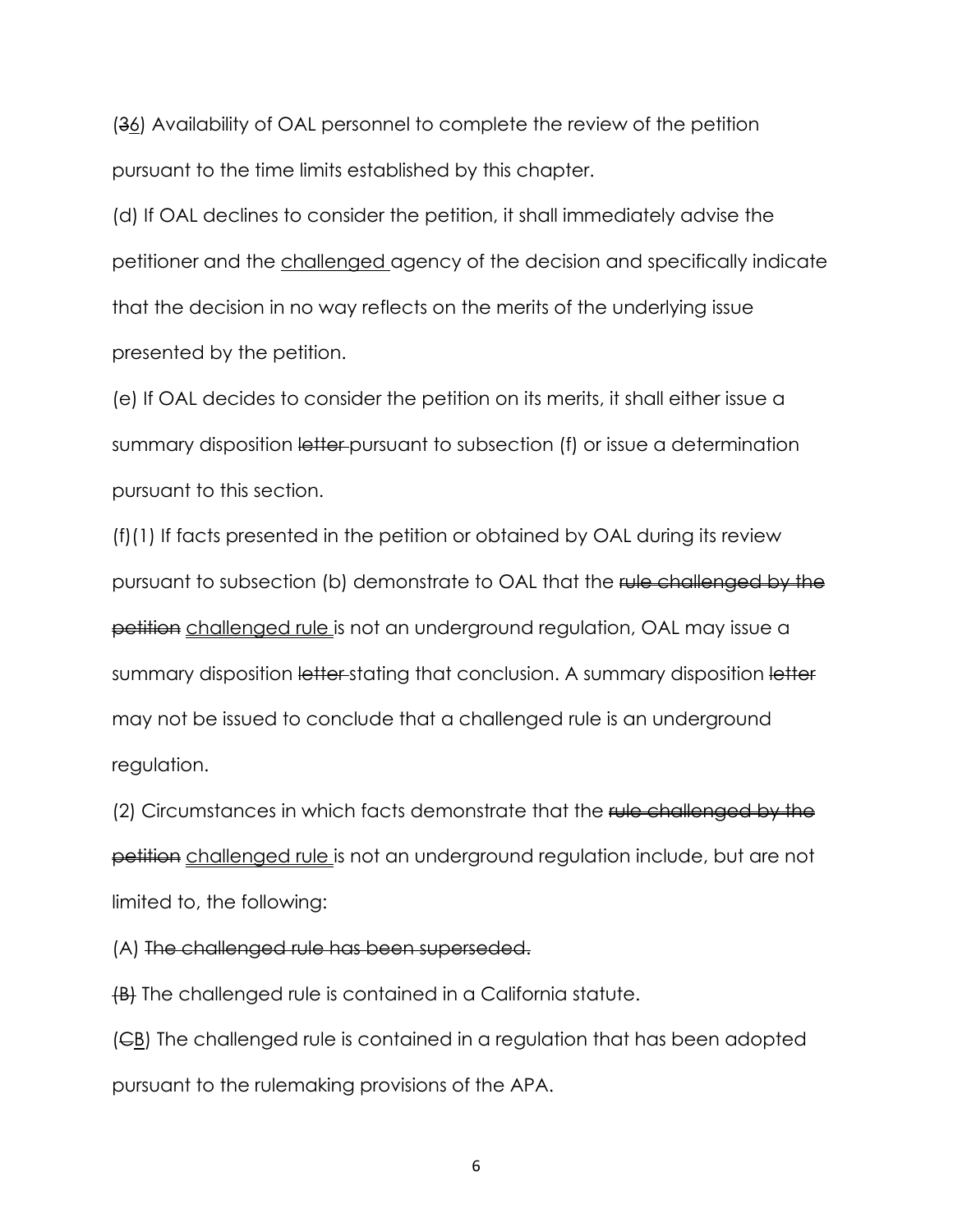(D) The challenged rule has expired by its own terms.

(EC) The challenged rule is An expressly statutorily statutory exemption from the rulemaking provisions of the APA is applicable to the challenged rule.

(3) A summary disposition letter shall state the basis for concluding that the challenged rule is not an underground regulation and shall specify that the issuance of the lettersummary disposition does not restrict the petitioner's right to adjudicate the alleged violation of section 11340.5 of the Government Code. (4) A summary disposition letter shall be filed with the Secretary of State and sent to the petitioner and challenged agency not later than 60 calendar days following receipt of the complete petition. OAL will also publish the summary disposition, or a summary of the summary disposition, in the California Regulatory Notice Register.

(g) If OAL elects to issue a determination, it shall notify the petitioner and the challenged agency of this decision and shall publish the petition, or a summary of the petition, in the next California Regulatory Notice Register, giving notice to the public that comments on issues raised by the petition may be submitted to OAL. Comments from the public must be submitted to OAL no later than 30 calendar days from the date of publication. OAL will only consider a comment if the Any person or entity submitting comment $\frac{f_1 f_2}{f_1}$  to OAL shall:

(1) simultaneously Concurrently provides a copy of the comment  $\frac{4}{10}$  to the challenged agency and the petitioner.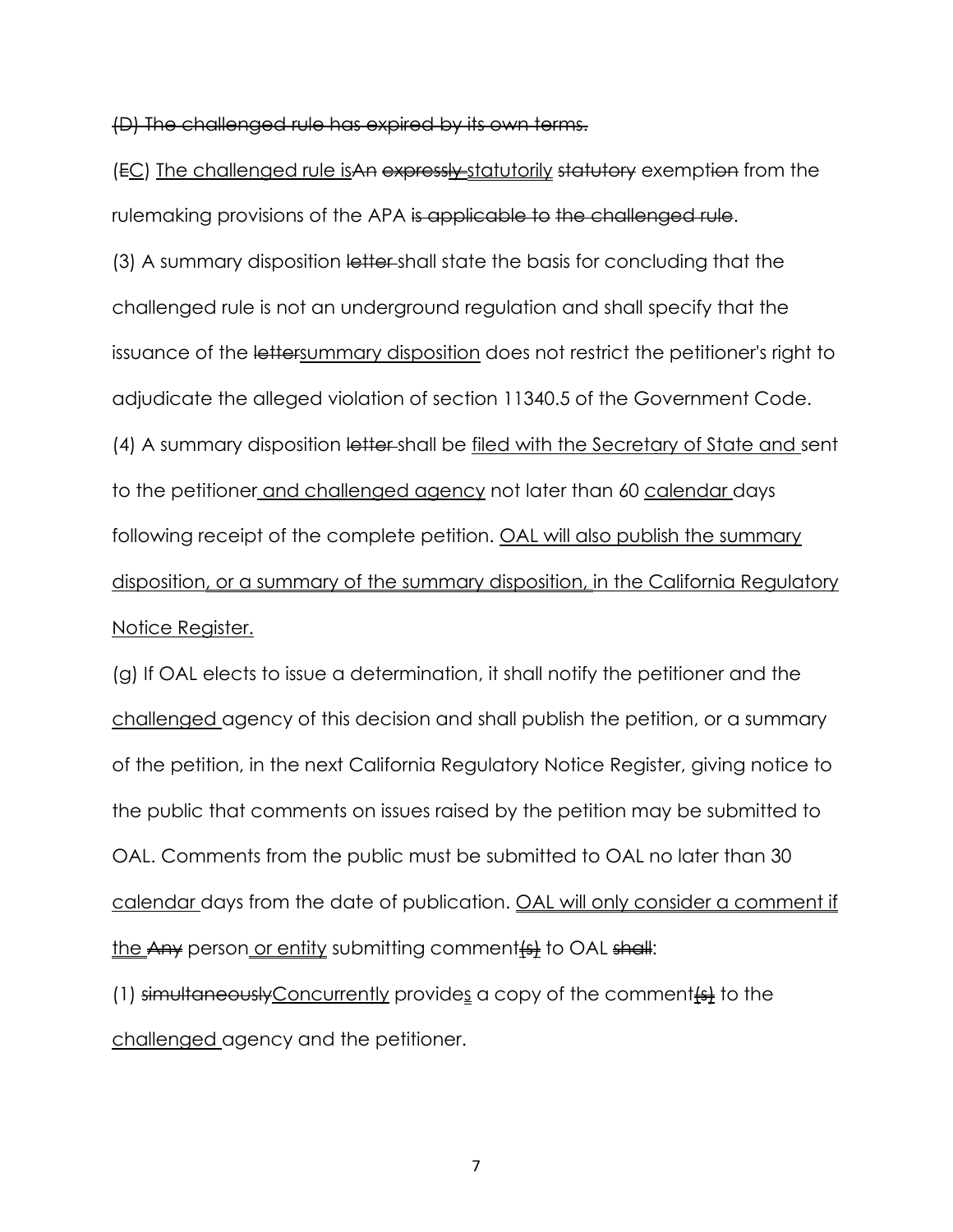(2) certify Confirms in writing to OAL that copies a copy of the comment  $\frac{4}{3}$ waswere provided to the challenged agency and petitioner. When a comment is submitted to OAL, the challenged agency, and the petitioner in the same email, and the e-mail addresses of the recipient at the challenged agency and petitioner are visible to OAL, the e-mail satisfies the written confirmation requirement.

(h) The challenged agency may submit a response to the petition to OAL. (1) No response may be considered by OAL unless the challenged agency has provided a copy of the response to the petitioner simultaneously concurrently with submission of the response to OAL. The challenged agency shall include written confirmation that the challenged agency provided a copy of the response to the petitioner. The challenged agency's written confirmation must include the address or e-mail address where sent, as applicable. When a response is submitted to OAL and the petitioner concurrently in the same e-mail, and the e-mail address of the petitioner is visible to OAL, the e-mail satisfies the written confirmation requirement.

(2) Any response by the challenged agency shall be submitted to OAL within 45 calendar days of the publication of the petition in the California Regulatory Notice Register. OAL mayshall extend the time for an challenged agency to file a response to a petition if the challenged agency is a "state body" as defined in Section 11121 of the Government Code and the challenged agency's response requires action taken at a meeting subject to the Bagley-Keene Open Meeting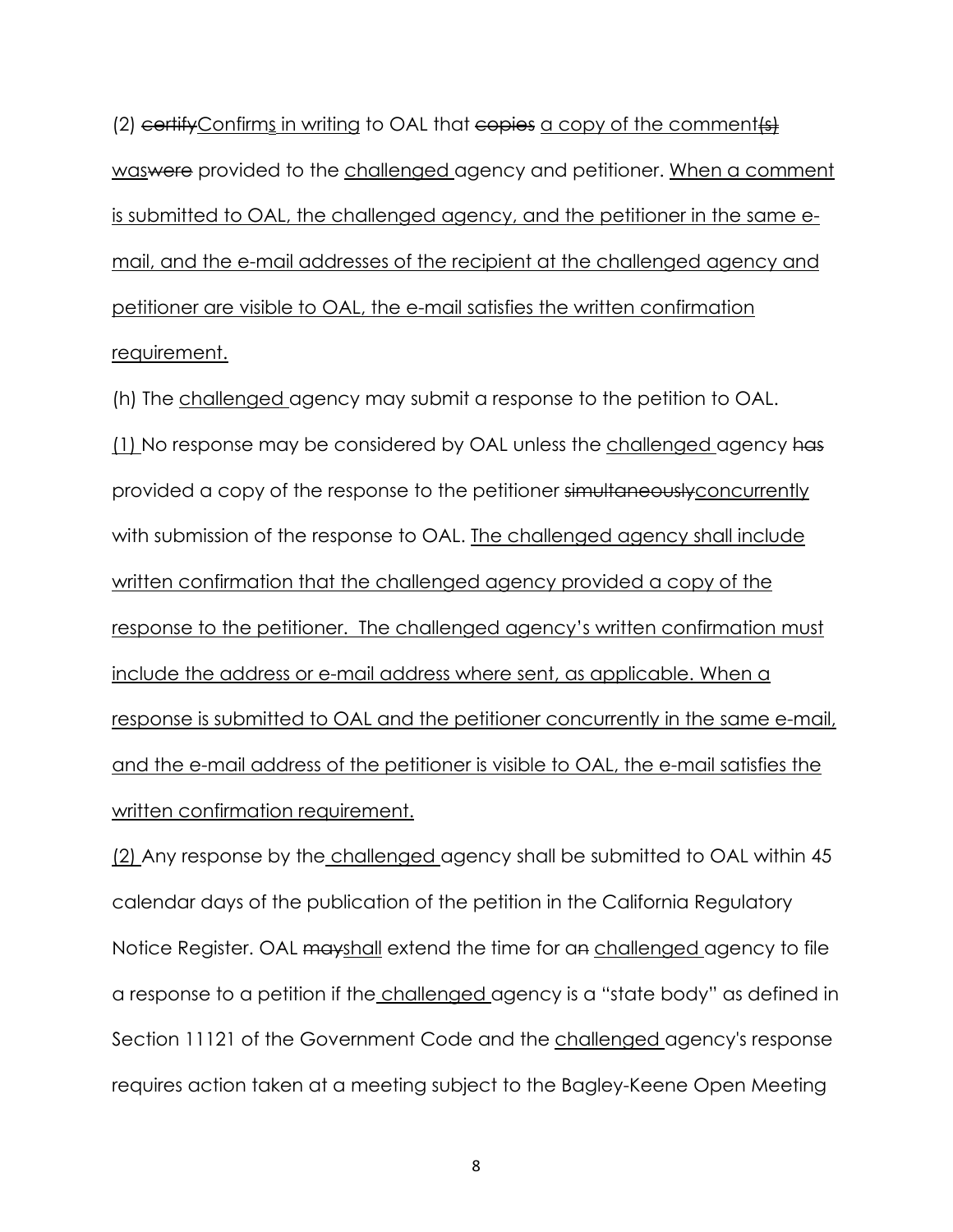Act (commencing with Section 11120 of the Government Code), except that no extension pursuant to this subsection may be granted if it would prevent OAL's compliance with subsection (j).

(i) The petitioner may submit to OAL a reply to the challenged agency's response not later than 15 calendar days after the challenged agency response was provided to the petitioner pursuant to subsection (h).

(j) After the time for the petitioner to submit a reply to the challenged agency's response, and no later than 120 calendar days (or 150 calendar days if the challenged agency has received an extension pursuant to subsection (h)) days after publication of the accepted petition in the California Regulatory Notice Register, OAL shall issue a determination as to whether or not the challenged agency has issued, used, enforced, or attempted to enforce an underground regulation.

Note: Authority cited: Section 11342.4, Government Code. Reference: Section 11340.5, Government Code.

# **§ 280. Suspension of Actions Regarding Underground Regulations (Section 280 Certification).**

 $(a)(1)$  Any action of OAL or an agency pursuant to this chapter in connection with a petition shall be suspended if, prior to filing its determination with the Secretary of State, OAL receives a written certification from the challenged agency that it will not issue, use, enforce, or attempt to enforce the challenged rule alleged purported underground regulation. along with proof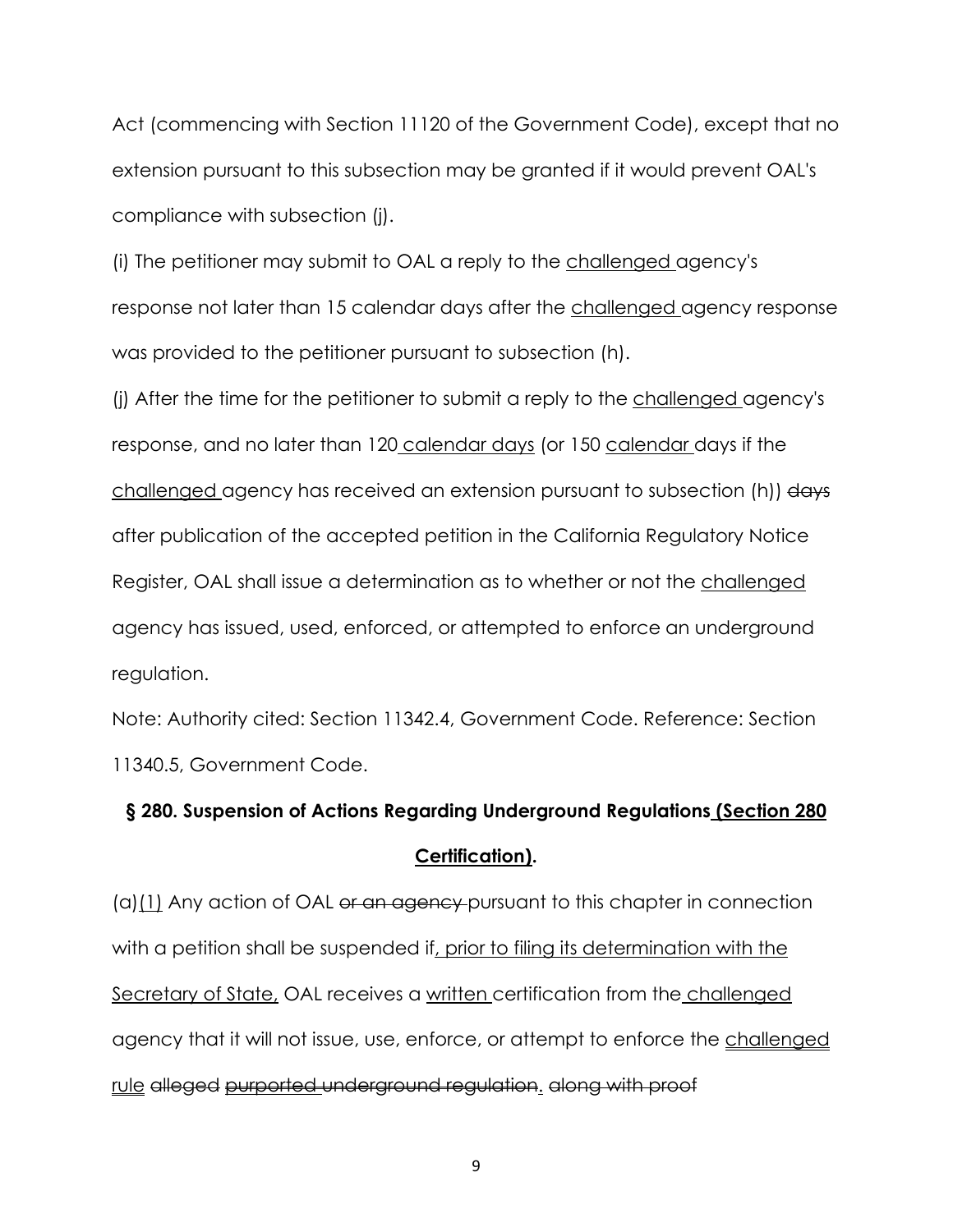(2) With submission of the written certification to OAL, the challenged agency must also provide written confirmation that the certification has been served onwas provided to the petitioner. The challenged agency's written confirmation must include the address or e-mail address where sent, as applicable. When the written certification is submitted to OAL and the petitioner concurrently in the same e-mail, and the e-mail address of the petitioner is visible to OAL, the e-mail satisfies the written confirmation requirement.

(3) The challenged agency's writtenThis certification shall be madesigned by the head of the challenged agency or a person with a written delegation of authority from the head of the challenged agency.

(b) Upon receipt of this certification and proof of service written confirmation that the certification was provided to the petitioner, OAL shall do all of the following:

(1) File the original or a copy of the petition and the certification with the Secretary of State.

(2) Publish a summary of the petition and the certification in the California Regulatory Notice Register.

(3) Provide a copy of the Secretary of State-endorsed certification to the petitioner, head of the challenged agency, and head of the cabinet-level state agency, when under one.

(c) OAL may reconsider a petition that has been suspended pursuant to section 280(a) if evidence is brought to OAL's attention indicating that the challenged